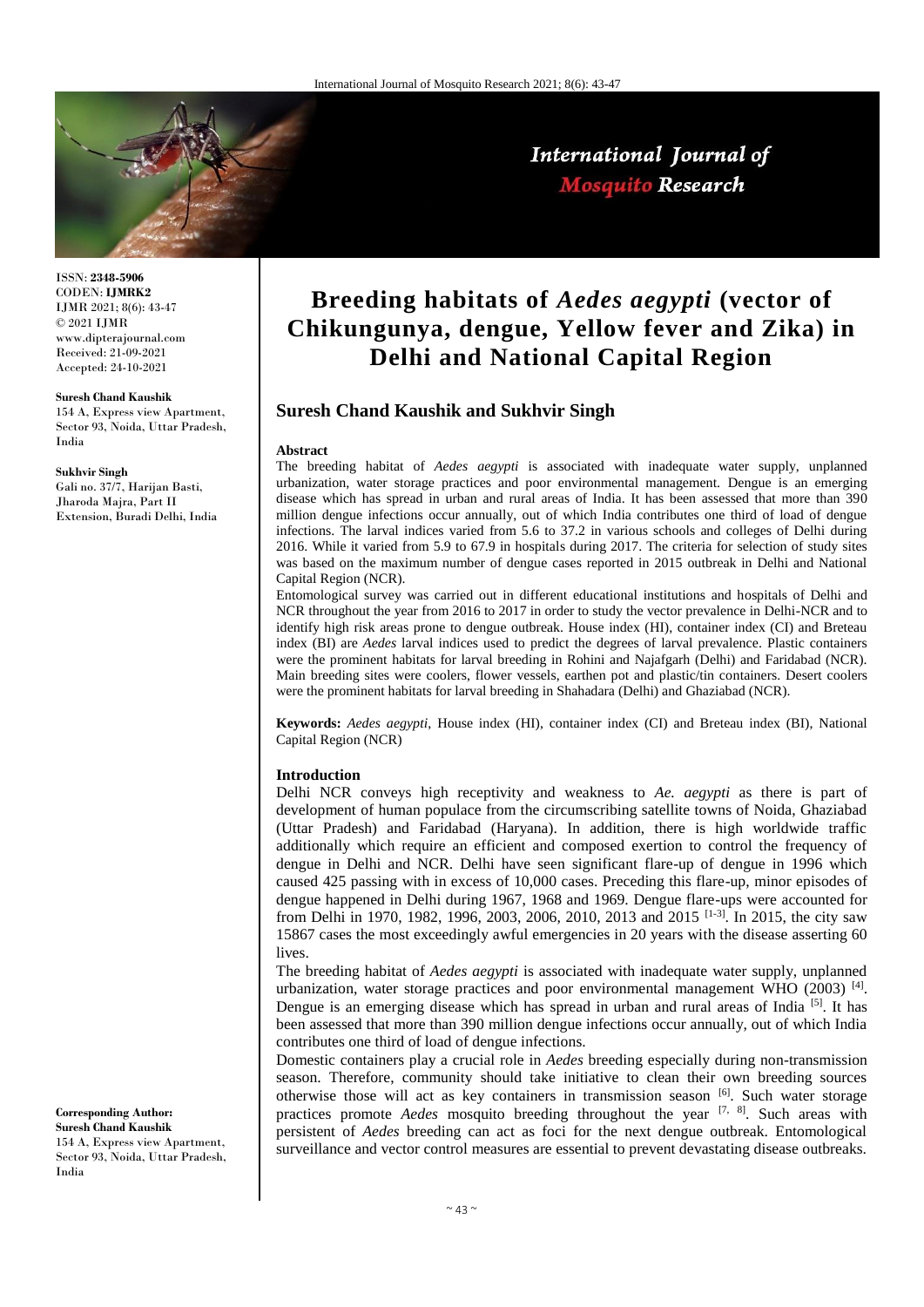## **Material method**

The study sites were selected from both rural and urban areas based on the maximum number of dengue cases reported in 2015 outbreak and construction projects carried out by builders for multistory buildings in Delhi and NCR. Entomological survey was carried out in three localities of Delhi and 6 localities of NCR throughout the year from 2016 to 2017 with a view to study the prevalence of vector in Delhi-NCR with a view to identify high risk areas prone to dengue outbreak. House index (HI), container index (CI) and Breteau index (BI) are *Aedes* larval indices used to predict the degrees of larval prevalence. The information on larval review was investigated and determined as far as various parameters like Container Index (CI), House Index (HI) and Breteau Index (BI) according to WHO methodology (WHO-SEARO, 2011).

The adult collection comprises resting collection of mosquitoes inside the human dwellings. Resting assortment

requires orderly scanning of these locales for grown-up mosquitoes with the help of electric lamp.

## **Results**

Prevalence of *Aedes aegypti* in different Educational Institutions of Delhi and hospitals of Delhi and NCR during 2016 & 2017 The larval surveys were carried out for Aedes breeding in different educational institutions during 2016. It was observed that Frank Anthony Public School had highest Container Index (37.2) followed by Sarvodaya Kanya Vidhyalaya Ghitorni (26.1). Table 1. Searches were also made for Aedes breeding in different hospitals in Delhi and NCR during 2017.The highest Container Index was reported in Narender Mohan Hospital Mohan Nagar Ghaziabad (67.9) followed by Dr. Bheem Rao Ambedkar Hospital Sector 30 (48.8) Noida and Ch. Bhram Prakash Ayurvedic Sansthan, Khera Dabar (21.1), New Delhi. Table 2.

| <b>Table 1:</b> Prevalence of <i>Aedes aegypti</i> in different Educational Institutions of Delhi during 2016 |  |
|---------------------------------------------------------------------------------------------------------------|--|
|---------------------------------------------------------------------------------------------------------------|--|

| <b>Educational Institutions</b>                           | <b>Total Container Checked</b> | <b>Total Container Positive</b> | <b>Container Index</b> |
|-----------------------------------------------------------|--------------------------------|---------------------------------|------------------------|
| The Frank Anthony Public School Lajpat Nagar              | 43                             | 16                              | 37.2                   |
| Sarvodaya Kanya Vidhyalaya, Ghitorni                      | 46                             |                                 | 26.1                   |
| Nehru International School Sect. 11, Noida                | 32                             |                                 | 12.5                   |
| Govt. Boys Sr. Se. School, Gokulpur                       | 36                             |                                 | 11.11                  |
| Rajkiya SKV, Khajoori Khas                                | 22                             |                                 | 9.1                    |
| Sarvodaya Kanya Vidhyalaya No.2, Mandawali                | 24                             |                                 | 8.3                    |
| NDMC Primary School, Kidwai nagar East                    | 38                             |                                 | 7.9                    |
| Deptt. Of Training Education, Manimaya Ram Marg Pitampura | 41                             |                                 | 7.3                    |
| MCD Nursery AD Block, Shalimar Bagh                       | 43                             |                                 | 7.0                    |
| Shyamlal College, Shahadara                               | 64                             |                                 | 6.3                    |
| Bal Bharti School, Old Rajinder Nagar                     | 18                             |                                 | 5.6                    |
| MCD Primary School, Aaya Nagar                            | 18                             |                                 | 5.6                    |

| Table 2: Prevalence of Aedes aegypti in different hospitals of Delhi and NCR during 2017 |  |
|------------------------------------------------------------------------------------------|--|
|------------------------------------------------------------------------------------------|--|

| <b>Hospital Location</b>                                       | <b>Total Container Checked</b> | <b>Total Container Positive</b> | <b>Container Index</b> |
|----------------------------------------------------------------|--------------------------------|---------------------------------|------------------------|
| Narender Mohan Hospital Mohan Nagar, Ghaziabad (NCR)           | 53                             | 36                              | 67.9                   |
| Dr. Bheem Rao Ambedkar Hospital Sect. 30, Noida (NCR)          | 82                             | 40                              | 48.8                   |
| Ch. Brahm Prakash Ayurvedic Sansthan, Khera Dabar, Delhi       | 57                             | 12                              | 21.1                   |
| Lady Harding Hospital, Delhi                                   | 96                             |                                 | 17.7                   |
| MMG Hospital, Ghaziabad (NCR)                                  | 64                             |                                 | 17.2                   |
| Shahib Singh Verma Polyclinic, Bawana, Delhi                   | 15                             |                                 | 13.3                   |
| LNJP Hospital, Delhi                                           | 51                             | h                               | 11.8                   |
| Mother Teresa Hospital, Tahirpur, Delhi                        | 36                             | 4                               | 11.6                   |
| Babu Jagjivan Ram Hospital, Jahangirpuri, Delhi                | 52                             | h                               | 11.5                   |
| B K Hospital, Faridabad (NCR)                                  | 62                             |                                 | 11.3                   |
| NIH&FW Munirka, Delhi                                          | 54                             | h                               | 11.1                   |
| Delhi ENT Multi specialty Hospital and Research, Jasola, Delhi | 10                             |                                 | 10.0                   |
| RML Hospital, Delhi,                                           | 115                            |                                 | 9.6                    |
| AIIMS. Delhi                                                   | 118                            |                                 | 5.9                    |

All the three larval indices HI, CI and BI were in the range of 9.5-17.5, 10-14.6 & 14.2-17.5 respectively during the year 2016 in Noida. The maximum HI, CI and BI were recorded in G & E Block Sect-22, while HI, CI and BI were minimum in Village Harola. The total prevalence indices of Noida were 14.8, 13.2 and 16.5 respectively. Table 3.

|  | Table 3: Prevalence Indices of Aedes aegypti in Noida (NCR) during 2016 |  |  |  |  |  |  |  |
|--|-------------------------------------------------------------------------|--|--|--|--|--|--|--|
|--|-------------------------------------------------------------------------|--|--|--|--|--|--|--|

| Locality                        | <b>Total</b><br>House<br>Checked | <b>Total</b><br><b>House</b><br><b>Positive</b> | <b>Total Container</b><br><b>Checked</b> | <b>Total Container</b><br><b>Positive</b> | <b>House</b><br>Index | Container<br><b>Index</b> | <b>Breteau</b><br><b>Index</b> |
|---------------------------------|----------------------------------|-------------------------------------------------|------------------------------------------|-------------------------------------------|-----------------------|---------------------------|--------------------------------|
| G & E Block Sect-22             | 80                               | 14                                              | 96                                       |                                           | 17.5                  | 14.6                      | 17.5                           |
| Village Harola, Noida           |                                  |                                                 | 30                                       |                                           | 9.5                   | 10.0                      | 14.2                           |
| Village Bhangel, Phase-II Noida | 20                               |                                                 | 25                                       |                                           | 10.0                  | 12.0                      | 15.0                           |
| <b>Total Prevalence Indices</b> | 121                              | 18                                              | 151                                      | 20                                        | 14.8                  | 13.2                      | 16.5                           |

All the three larval indices HI, CI and BI were in the range of 14.3-16.9, 10-62.5 & 14.2-23 respectively during the year 2017 in Noida. The maximum House, Container and Breteau indices were recorded in Nithari, while HI, CI and BI were minimum in Sector 27. The total prevalence indices of Noida Total HI, CI and BI of Noida were 16.8, 26.6 and 29.4 respectively. Table 4.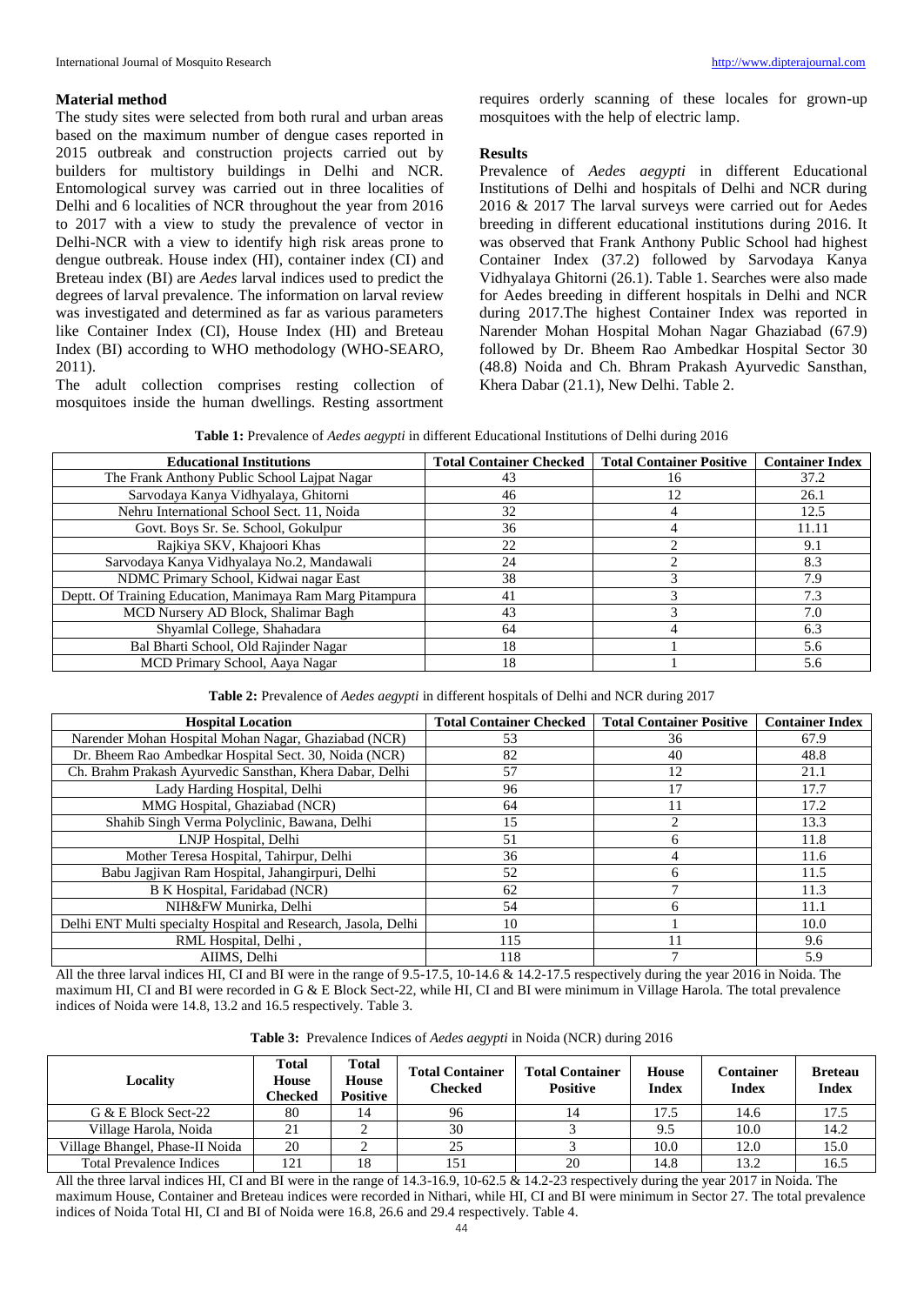| Locality                           | <b>Total</b><br><b>House</b><br>Checked | <b>Total House</b><br><b>Positive</b> | <b>Total Container</b><br><b>Checked</b> | <b>Total Container</b><br><b>Positive</b> | <b>House</b><br><b>Index</b> | Container<br><b>Index</b> | <b>Breteau</b><br><b>Index</b> |
|------------------------------------|-----------------------------------------|---------------------------------------|------------------------------------------|-------------------------------------------|------------------------------|---------------------------|--------------------------------|
| Sector 27, Noida                   | 23                                      |                                       | 40                                       |                                           | 14.3                         |                           | 14.2                           |
| Village Nithari, Noida             | 65                                      |                                       | 24                                       |                                           | 16.9                         | 62.5                      | 23.0                           |
| Village Baraula, Noida             | 31                                      |                                       | 58                                       | 16                                        | 16.1                         | 27.5                      | 16.3                           |
| <b>Total Prevalence</b><br>Indices | 119                                     | 20                                    | 122                                      | 35                                        | 16.8                         | 26.6                      | 29.4                           |

### **Table 4:** Prevalence Indices of *Aedes aegypti* in Noida (NCR) during 2017

All the three larval indices HI, CI and BI were in the range of 0-33.3, 20.8-46.31 & 0-41.7 respectively during the year 2016 in Faridabad. The maximum House and Breteau indices were recorded in Sihi Village and Container Index is maximum in SRS construction site. The HI, CI and BI were minimum in SRS construction site and Container index is minimum in Sainik colony. Total House Index, container index and Breteau index of Faridabad were 27.2, 20.8 and 116.3 respectively. Table 5.

|  | <b>Table 5:</b> Prevalence Indices of <i>Aedes aegypti</i> in Faridabad (NCR) during 2016 |  |  |  |  |  |  |  |
|--|-------------------------------------------------------------------------------------------|--|--|--|--|--|--|--|
|--|-------------------------------------------------------------------------------------------|--|--|--|--|--|--|--|

| <b>Locality</b>                          | <b>Total House</b><br>Checked | <b>Total House</b><br><b>Positive</b> | <b>Total Container</b><br>Checked | <b>Total Container</b><br><b>Positive</b> | <b>House</b><br>Index | Container<br><b>Index</b> | <b>Breteau</b><br><b>Index</b> |
|------------------------------------------|-------------------------------|---------------------------------------|-----------------------------------|-------------------------------------------|-----------------------|---------------------------|--------------------------------|
| Sihi Village Faridabad                   | 36                            |                                       | 42                                |                                           | 33.3                  | 35.7                      | 41.7                           |
| SRS construction site<br>(Gr. Faridabad) |                               |                                       | 95                                | 44                                        | $0.0^{\circ}$         | 46.31                     | 0.0                            |
| Sainik Colony, Faridabad                 | 19                            |                                       | 24                                |                                           | 15.8                  | 20.8                      | 26.3                           |
| <b>Total Prevalence Indices</b>          | 55                            |                                       | 161                               | 64                                        | 27.2                  | 20.8                      | 116.3                          |

All the three larval indices HI, CI and BI were in the range of 15-26.6, 12.5-28.5 & 15-46.6 during the year 2017 in Faridabad. The maximum House and Breteau indices were recorded in Canal colony and Container Index is maximum in Sainik colony. The House, Container and Breteau indices were minimum in Rahul colony. Total House Index, container index and Breteau index of Faridabad were 18, 19.6 and 26 respectively. Table 6.

**Table 6:** Prevalence Indices of *Aedes aegypti* in Faridabad (NCR) during 2017

| Locality                              | <b>Total House</b><br><b>Checked</b> | <b>Total House</b><br><b>Positive</b> | <b>Total Container</b><br><b>Checked</b> | <b>Total Container</b><br><b>Positive</b> | <b>House</b><br><b>Index</b> | Container<br><b>Index</b> | <b>Breteau</b><br><b>Index</b> |
|---------------------------------------|--------------------------------------|---------------------------------------|------------------------------------------|-------------------------------------------|------------------------------|---------------------------|--------------------------------|
| Rahul Colony,<br>Faridabad            | 60                                   |                                       | 72                                       | Q                                         | 15.0                         | 12.5                      | 15.0                           |
| Canal colony Sector -<br>16 Faridabad | 15                                   | 4                                     | 25                                       |                                           | 26.6                         | 28.0                      | 46.6                           |
| Sainik colony,<br>Faridabad           | 25                                   |                                       | 35                                       | 10                                        | 20.0                         | 28.5                      | 40.0                           |
| <b>Total Prevalence</b><br>Indices    | 100                                  | 18                                    | 132                                      | 26                                        | 18                           | 19.6                      | 26                             |

All the three larval indices HI, CI and BI were in the range of 9-79, 8.3-61.4 & 15.6-87.1 during the year 2016 in Ghaziabad. The maximum House, Container and Breteau indices were recorded in Railway Colony Punjab Line. The House and Container Indices recorded minimum in Raj Nagar and Breteau index was minimum in Sect. 12, Pratap Vihar. Total House Index, container index and Breteau index of Ghaziabad were 38.5, 31.7 and 45.9 respectively. Table 7.

| Table 7: Prevalence Indices of Aedes aegypti in Ghaziabad (NCR) during 2016 |  |  |  |  |  |  |
|-----------------------------------------------------------------------------|--|--|--|--|--|--|
|-----------------------------------------------------------------------------|--|--|--|--|--|--|

| Locality                                | <b>Total House</b><br><b>Checked</b> | <b>Total House</b><br><b>Positive</b> | <b>Total Container</b><br><b>Checked</b> | <b>Total Container</b><br><b>Positive</b> | <b>House</b><br><b>Index</b> | Container<br><b>Index</b> | <b>Breteau</b><br><b>Index</b> |
|-----------------------------------------|--------------------------------------|---------------------------------------|------------------------------------------|-------------------------------------------|------------------------------|---------------------------|--------------------------------|
| Railway Colony Punjab<br>Line Ghaziabad | 62                                   | 49                                    | 88                                       | 54                                        | 79.0                         | 61.4                      | 87.1                           |
| Sect. 12, Pratap Vihar,<br>Ghaziabad    | 64                                   |                                       | 78                                       | 10                                        | 9.4                          | 12.8                      | 15.6                           |
| Raj Nagar, Ghaziabad                    | 22                                   |                                       | 48                                       |                                           | 9.0                          | 8.3                       | 18.1                           |
| <b>Total Prevalence</b><br>Indices      | 148                                  | 57                                    | 214                                      | 68                                        | 38.5                         | 31.7                      | 45.9                           |

All the three larval indices HI, CI and BI were in the range of 11.1-36.6, 18.4-30.2 & 35.5-68 during the year 2017 in Ghaziabad. The maximum House and Container indices were recorded in Kavi Nagar While maximum Breteau index was recorded in Lohia Nagar. The House and Breteau Indices recorded minimum in Pratap Vihar and Container index was minimum in Lohia Nagar. Total House Index, container index and Breteau index of Ghaziabad were 20, 21.3 and 46 respectively. Table 8.

| Table 8: Prevalence Indices of Aedes aegypti in Ghaziabad (NCR) during 2017 |
|-----------------------------------------------------------------------------|
|                                                                             |

| Locality                        | <b>Total</b><br><b>House</b><br>Checked | <b>Total House</b><br><b>Positive</b> | <b>Total</b><br>Container<br>Checked | <b>Total Container</b><br><b>Positive</b> | <b>House</b><br>Index | Container<br><b>Index</b> | <b>Breteau</b><br><b>Index</b> |
|---------------------------------|-----------------------------------------|---------------------------------------|--------------------------------------|-------------------------------------------|-----------------------|---------------------------|--------------------------------|
| Kavi Nagar, Ghaziabad           | 30                                      |                                       | 43                                   |                                           | 36.6                  | 30.2                      | 43.3                           |
| Pratap Vihar, Colony Ghaziabad  | 45                                      |                                       | 80                                   |                                           | 11.1                  | 20.0                      | 35.5                           |
| Lohia Nagar Huts, Ghaziabad     | 25                                      |                                       | 92                                   |                                           | 16.0                  | 18.4                      | 68.0                           |
| <b>Total Prevalence Indices</b> | 100                                     | 20                                    | 215                                  | 46                                        | 20                    | 21.3                      | 46                             |

Proportionate increase in containers in monsoon season in NCR during 2016 & 2017. The proportionate increase in containers in monsoon season was maximum in Noida (1:14) followed by Ghaziabad (1:7.7) and Faridabad (1:2) during 2016. Table 9. The proportionate increase in containers in monsoon season was maximum in Ghaziabad (1:7.2) followed by Noida (1:5.9) and Faridabad (1:2.4). Table 10.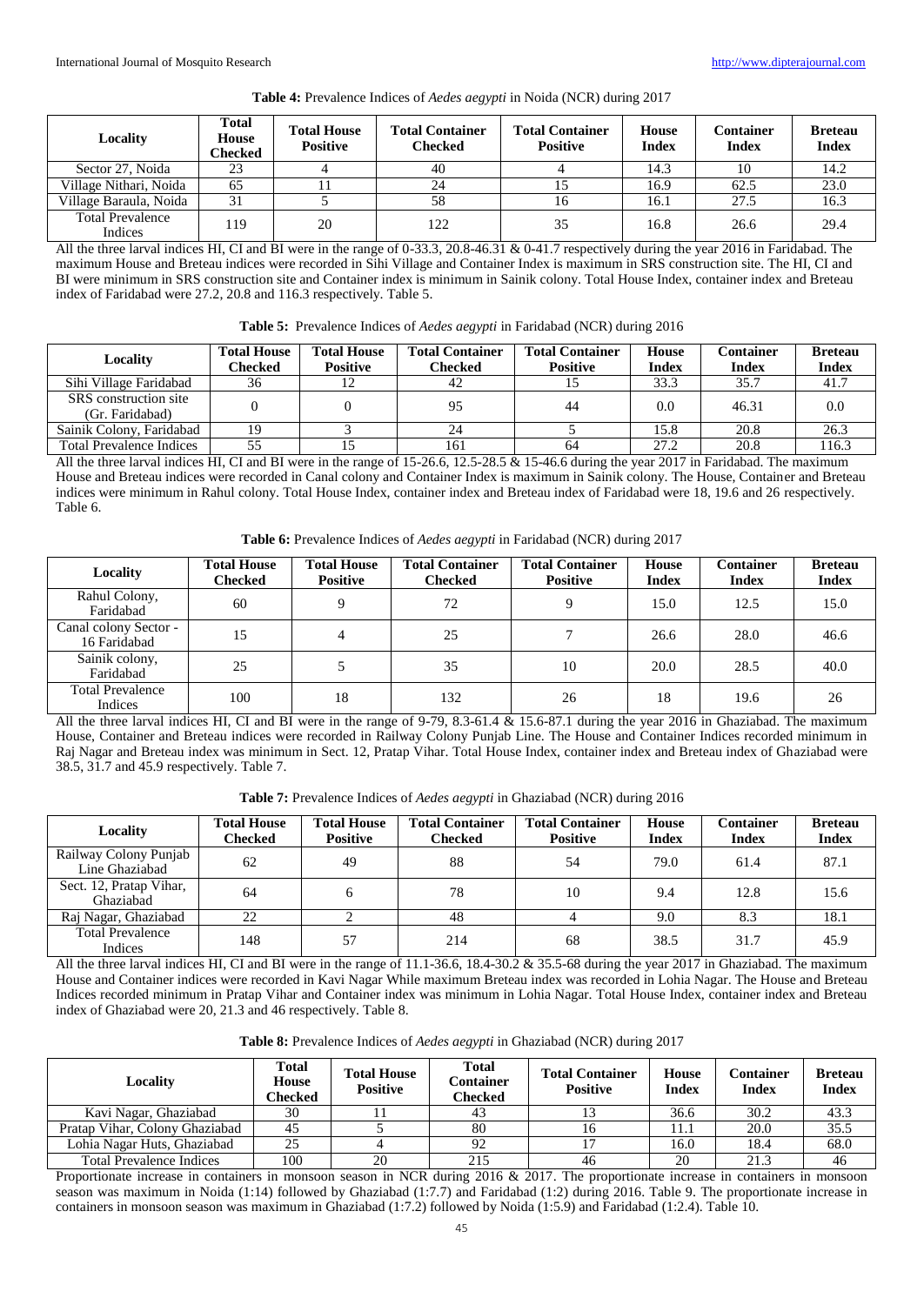| Locality  | <b>Season</b> | <b>Desert</b><br><b>Cooler</b> | Cement<br><b>Tank</b> | <b>Plastic</b><br><b>Container</b> | <b>Earthen</b><br>Pot | <b>Iron</b><br><b>Container</b> | <b>Tyre</b> | <b>Flower</b><br>Pot | Over<br>Head<br>Tank | <b>Total</b> | Proportionate<br>Increase in<br>containers in<br>monsoon season |  |
|-----------|---------------|--------------------------------|-----------------------|------------------------------------|-----------------------|---------------------------------|-------------|----------------------|----------------------|--------------|-----------------------------------------------------------------|--|
| Noida     | PM            |                                |                       |                                    |                       |                                 |             |                      | υ                    | 4            | 1:14                                                            |  |
|           | M             | 12                             |                       | 16                                 | ◠                     | 10                              | ◠           |                      |                      | 56           |                                                                 |  |
| Ghaziabad | PM            | ◠                              |                       |                                    |                       |                                 | 0           |                      |                      | 10           | 1:7.7                                                           |  |
|           | M             | 14                             |                       | 15                                 |                       | 18                              | ◠           |                      | 10                   | 77           |                                                                 |  |
| Faridabad | PM            | 12                             |                       |                                    |                       |                                 |             |                      |                      | 50           | 1:2                                                             |  |
|           | M             | 22                             | <sub>0</sub>          | 24                                 |                       | 20                              | 6           |                      |                      | 100          |                                                                 |  |

**Table 9:** Diversity of breeding habitats in NCR in Pre monsoon and monsoon season 2016

**Table 10:** Diversity of breeding habitats in NCR in Pre monsoon and monsoon season 2017

| <b>Locality</b> | <b>Season</b> | <b>Desert</b><br>Cooler | <b>Cement</b><br>Tank | <b>Plastic</b><br><b>Container</b> | Earthen<br>Pot | <b>Iron</b><br><b>Container</b> | <b>Tyre</b> | <b>Flower</b><br>Pot | Over<br>Head<br>Tank | <b>Total Containers</b> | Proportionate<br>Increase in<br>containers in<br>monsoon<br>season |
|-----------------|---------------|-------------------------|-----------------------|------------------------------------|----------------|---------------------------------|-------------|----------------------|----------------------|-------------------------|--------------------------------------------------------------------|
| Noida           | <b>PM</b>     | 3                       |                       |                                    |                | 4                               |             | ◠                    |                      | 19                      | 1:5.9                                                              |
|                 | M             | 22                      |                       | 28                                 |                | 18                              |             | 18                   | 10                   | 113                     |                                                                    |
| Ghaziabad       | <b>PM</b>     |                         |                       |                                    |                |                                 | O           | ◠                    |                      | 23                      | 1:7.2                                                              |
|                 | M             | 36                      | 12                    | 30                                 | 6              | 27                              |             | 24                   | 25                   | 165                     |                                                                    |
| Faridabad       | <b>PM</b>     | 2                       |                       |                                    | $\theta$       |                                 | 0           | ◠                    | ◠                    | Q                       | 1:2.4                                                              |
|                 | M             | 6                       | ◠                     | ⌒                                  | ◠              | ◠                               | 0           | 4                    |                      | 22                      |                                                                    |

# **Discussion**

During entomological surveillance it was observed that *Ae. aegypti* colonized in variety of breeding habitats. In the present study it was found that Cement tanks, Desert coolers, Plastic Containers, Iron Containers, Tyres, Flower pots, Overhead tanks, earthen pots etc. are the most common larval habitats for *Ae. aegypti*. Plastic containers are the major habitats for Aedes breeding in contrast with the studies carried out in Dehradun, Uttrakhand <sup>[9]</sup> in which higher income groups had coolers and tyres as major breeding habitats. The highest positivity of *Aedes* breeding was recorded in houses or outdoor in cemented tank left in open spaces, followed by Mud pots for drinking of birds, domestic desert coolers, fountains, flower pots, Junk materials and discarded tyres during Zika outbreak in 2018. *Ae. aegypti* breeding was detected in all the localities, where Zika cases were recorded [10] .

Overhead tanks, Flower pots and earthen pots for birds are the only containers that showed *Ae. aegypti* breeding throughout the year. These containers are important risk factors by virtue of its location, water storage capacity and vector breeding potential. In which surveying should be carried out during non-transmission season for management of dengue. *Ae. aegypti* breeds in water stored containers that are being used regularly. The residents store water in different containers because of irregular water supply and such practices of residents cause high vector breeding [11].

The vector breeding in various schools and colleges of Delhi showed that the container index varied from 5.6 to 37.2 during 2016. While it varied from 5.9 to 67.9 in hospitals during 2017 which is consistent with the previous studies in Delhi. *Ae. aegypti* was prevalent in the domestic and peri domestic habitats as reported earlier also in Delhi <a>[12]</a>.

Plastic containers were the prominent habitats of Aedes breeding in NCR, consistent with other previous studies [13]. Main breeding sites were coolers, flower vessels, earthen pot and plastic/tin containers in Ludhiana, Punjab [14]. Desert coolers were also the prominent habitats for Aedes breeding in NCR which is consistent with the previous studies [15]. Iron

Container, OHT and Flower pot were the main breeding habitats of dengue vector in NCR which is consistent with previous studies in Venezuela and Jamaica<sup>[16, 17]</sup>.

# **References**

- 1. Dinesh P, Pattanayak S, Singha P, Arora DD, Mathur PS, Ghosh TK *et al*. An outbreak of dengue fever in Delhi - 1970. J. Com. Dis 1972;4:13-20.
- 2. Mohan Rao, CV R, Bagchi SK, Pinto BD, Iikal MA, Bharadwaj M, *et al*. The 1982 epidemic of Dengue fever in Delhi. Ind. J. Med. Res 1985;82(4):271-275.
- 3. Chaturvedi UC, Nagar R. Dengue and Dengue hemorrhagic fever-Indian perspective, Journal of Bioscience 2018;33:429-441.
- 4. WHO -Guidelines for Dengue Surveillance and mosquito Control (2nd Ed.). Regional Office of the Western Pacific, Manila 2003.
- 5. Sharma SN, Raina VK, Kumar A. Dengue/DHF an emerging disease in India. J Commun Dis 2000;32(3):175-179.
- 6. Nagpal BN, Gupta SK, Shamim A, Vikram K, Srivastava A, Tuli NR *et al*. Control of Aedes aegypti Breeding: A Novel Intervention for Prevention and Control of Dengue in an Endemic Zone of Delhi, India. PLoS ONE 2016a;11(12): e0166768. https://doi.org/10.1371/journal. pone.0166768.
- 7. Sharma RS, Kaul SM, Sokhay J. Seasonal fluctuations of dengue fever vector, *Aedes aegypti* (diptera:culicidae) in Delhi. Southeast Asian J Trop Med Public Health 2005;36:186-190.
- 8. Samuel PP, Thenmozhi V, Nagaraj J, Kumar TD, Tyagi BK. Dengue vector prevalence and the related risk factors involved in the transmission of dengue in Thiruvanthapuram district, Kerala, South India. Journal of Vector Borne Diseases 2019;51:313-319.
- 9. Singh S Vandna, Rahman A. Contribution of *Aedes aegypti* breeding by Different Income group Communities of Dehradun city, Uttarakhand, India. Biological Forum-An International Journal 2013;5(1):96-